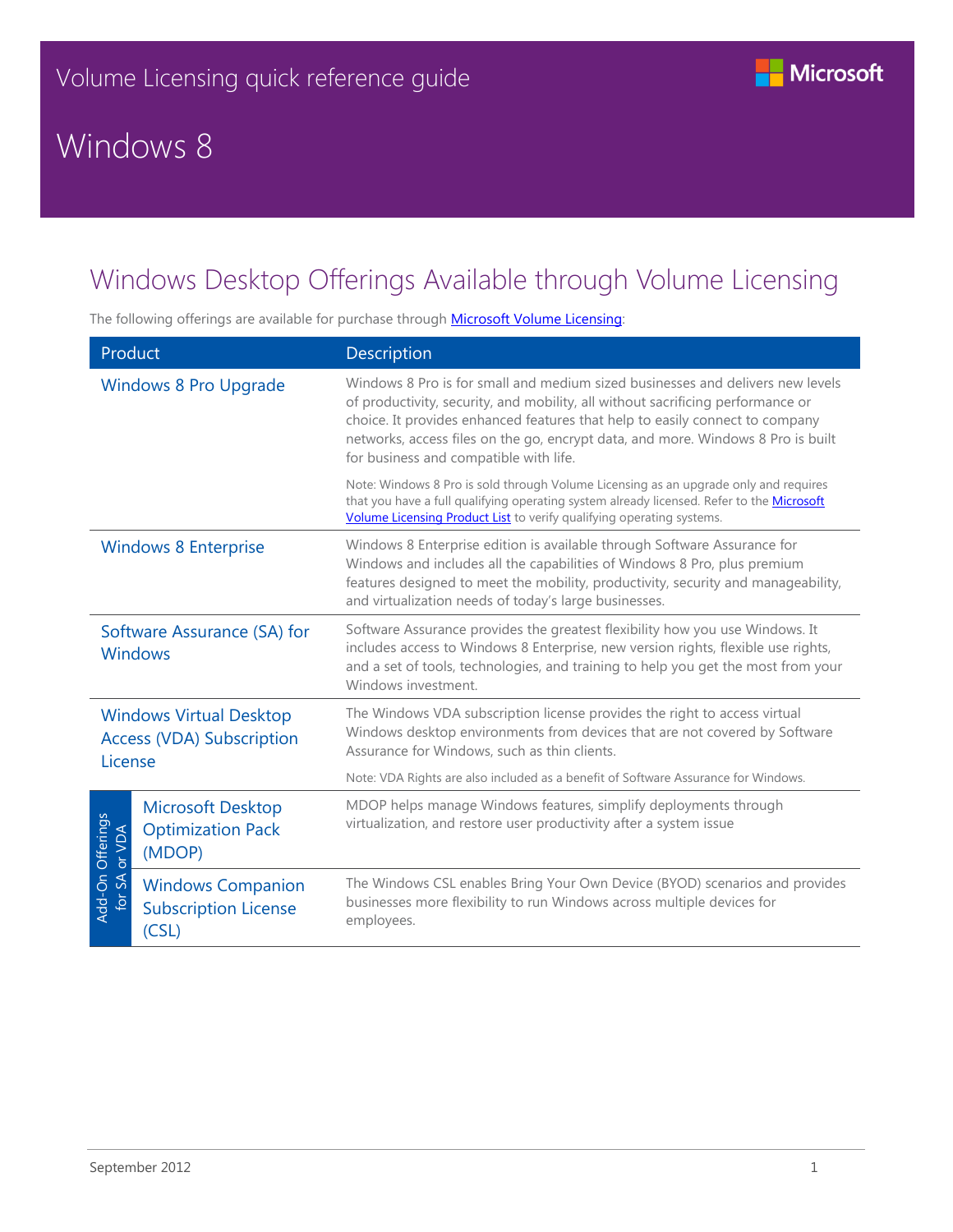#### Volume Licensing quick reference guide for Windows 8

## Software Assurance Benefits for Windows 8

Software Assurance includes a core set of benefits to help improve workforce productivity, streamline software deployment, and reduce costs.

Software Assurance also provides the greatest flexibility for how you use Windows as it includes access to enterprise offerings and use rights not available through other licensing programs. Software Assurance for Windows is the path to enabling people's flexible work styles by providing access to Windows in a variety of ways across devices.

You may separately license devices that do not have or are not eligible for Software Assurance for Windows (such as thin clients), with a Windows Virtual Desktop Access (VDA) subscription to access to these benefits.

See below for a comparison of Software Assurance for Windows and the Windows VDA subscription.

| <b>Software Assurance</b><br>for Windows |     |                        | <b>Windows VDA</b><br>subscription |
|------------------------------------------|-----|------------------------|------------------------------------|
|                                          | PC  | Typical device         | Thin client                        |
|                                          | Yes | Qualifying OS required | No                                 |
|                                          | Yes | Local install rights   | No                                 |
|                                          |     |                        |                                    |

*Note: For a list of qualifying operating systems (OS), see th[e Microsoft Product List](http://www.microsoftvolumelicensing.com/DocumentSearch.aspx?Mode=3&DocumentTypeId=3)*

#### **Key Benefits provided with Software Assurance for Windows and Windows VDA subscription**

Note: "Licensed device" refers any device covered by either Software Assurance for Windows or a Windows VDA subscription.

|                                        | <b>Benefit</b>                                                    | <b>Description</b>                                                                                                                                                                                                                                                                    |
|----------------------------------------|-------------------------------------------------------------------|---------------------------------------------------------------------------------------------------------------------------------------------------------------------------------------------------------------------------------------------------------------------------------------|
|                                        | <b>New Version</b><br><b>Rights</b>                               | With New Version Rights, you have access to new releases of Windows on any licensed<br>device as soon as they are released for no additional cost.                                                                                                                                    |
|                                        | <b>Windows 8</b><br><b>Enterprise Edition</b>                     | Windows 8 Enterprise edition includes all the capabilities of Windows 8 Pro, plus<br>premium features designed to meet the mobility, productivity, security, manageability,<br>and virtualization needs of today's large businesses.                                                  |
| Enterprise Offerings<br>$\overline{c}$ | <b>Microsoft</b><br><b>Desktop</b><br>Optimization<br>Pack (MDOP) | MDOP is an optional subscription add-on that enables businesses to virtualize the<br>operating system applications, and the user experience; manage Windows features, and<br>restore user productivity after a system issue.                                                          |
| Access                                 | <b>Windows Thin PC</b>                                            | Windows Thin PC is a smaller footprint version of Windows 7 that enables organizations<br>to repurpose existing PCs as thin clients, thereby reducing the need for new thin client<br>hardware. This benefit only applies to devices licensed with Software Assurance for<br>Windows. |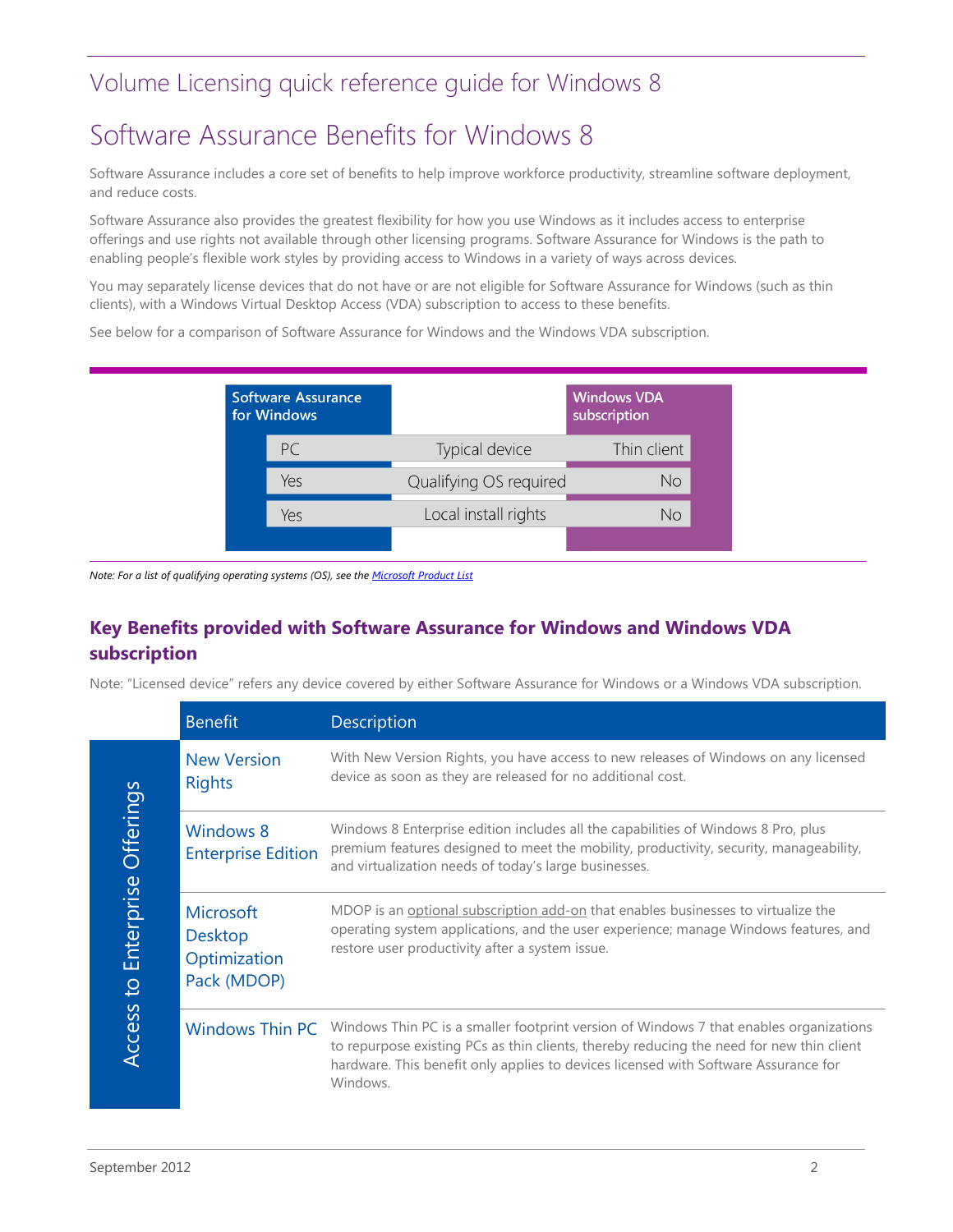### Volume Licensing quick reference guide for Windows 8

|                     | <b>Windows Virtual</b><br><b>Desktop Access</b><br>(VDA) Rights                                                                                         | Access Windows in a variety of ways across devices.<br>Windows VDA Rights enable users to access virtual instances of Windows in a variety of<br>user scenarios.                                                                                                                                                                                                                                                                                                                                                                                 |  |  |
|---------------------|---------------------------------------------------------------------------------------------------------------------------------------------------------|--------------------------------------------------------------------------------------------------------------------------------------------------------------------------------------------------------------------------------------------------------------------------------------------------------------------------------------------------------------------------------------------------------------------------------------------------------------------------------------------------------------------------------------------------|--|--|
|                     | <b>Windows To Go</b><br><b>Use Rights</b>                                                                                                               | Travel light without sacrificing productivity using Windows To Go.<br>Windows To Go is a fully manageable corporate desktop running Windows 8 Enterprise<br>edition on a bootable USB stick. This use right allows Windows To Go to be run on any<br>licensed device.                                                                                                                                                                                                                                                                            |  |  |
|                     | <b>Roaming Use</b><br><b>Rights</b>                                                                                                                     | Enable work from home and on the road scenarios through Roaming Use Rights.<br>Roaming Use Rights allow the primary user any licensed device to access a virtual<br>instance of Windows running in the datacenter (VDI) or Windows To Go from non-<br>corporate devices such as personally-owned or hotel business center PCs while away<br>from the office.                                                                                                                                                                                     |  |  |
| Flexible Use Rights | <b>Windows</b><br>Companion<br>Subscription<br>License (CSL)                                                                                            | Enable bring your own device (BYOD) scenarios with flexibility for running corporate<br>desktops using personally owned companion devices at work.<br>The Windows CSL is an optional subscription add-on which grants the primary user of a<br>licensed device the rights to access a corporate desktop through either a VDI or<br>Windows To Go on up to four devices capable of leveraging these technologies. Devices<br>eligible for licensed use include any type of personally owned device as well as corporate<br>owned non-x86 devices. |  |  |
|                     | <b>Windows RT</b><br><b>Companion VDA</b><br><b>Rights</b>                                                                                              | Extend productivity to Windows RT tablets with Virtual Desktop Access.<br>Windows RT Companion VDA Rights allow the primary user of a licensed device, rights<br>to access a corporate desktop through a VDI from a corporate-owned companion<br>Windows RT device with no additional Windows license required.                                                                                                                                                                                                                                  |  |  |
|                     | Enterprise<br>Sideloading of<br><b>Windows 8 Apps</b>                                                                                                   | Deploy custom Windows 8 apps directly to corporate devices without using the Windows<br>Store.<br>Receive the necessary use rights required to enable deployment of touch-centric<br>Windows 8 apps directly to devices within an organization as opposed to being installed<br>through the public Windows Store.                                                                                                                                                                                                                                |  |  |
| ▶<br>▶<br>▶         | TechNet benefits through Software Assurance<br>Extended Hotfix support<br>24x7 Problem resolution support<br><b>Enterprise Source Licensing Program</b> | Customers with Software Assurance for Windows or Windows VDA also have access to the following benefits:<br>E-Learning<br><b>Training Vouchers</b><br><b>Spread Payments</b><br>Note: The rights above apply only to Windows and license requirements for other software still apply. Benefit eligibility varies by Volume<br>Licensing program and products. Refer to the Microsoft Volume Licensing Product List to verify eligibility by program and products.                                                                                |  |  |
| September 2012      |                                                                                                                                                         | 3                                                                                                                                                                                                                                                                                                                                                                                                                                                                                                                                                |  |  |

- ▶ TechNet benefits through Software Assurance
- **Extended Hotfix support**
- 24x7 Problem resolution support
- **Enterprise Source Licensing Program**
- E-Learning
- **Training Vouchers**
- Spread Payments
- **Note:** The rights above apply only to Windows and license requirements for other software still apply. Benefit eligibility varies by Volume Licensing program and products. Refer to the [Microsoft Volume Licensing Product List](http://www.microsoft.com/licensing/about-licensing/product-licensing.aspx#tab=2) to verify eligibility by program and products.